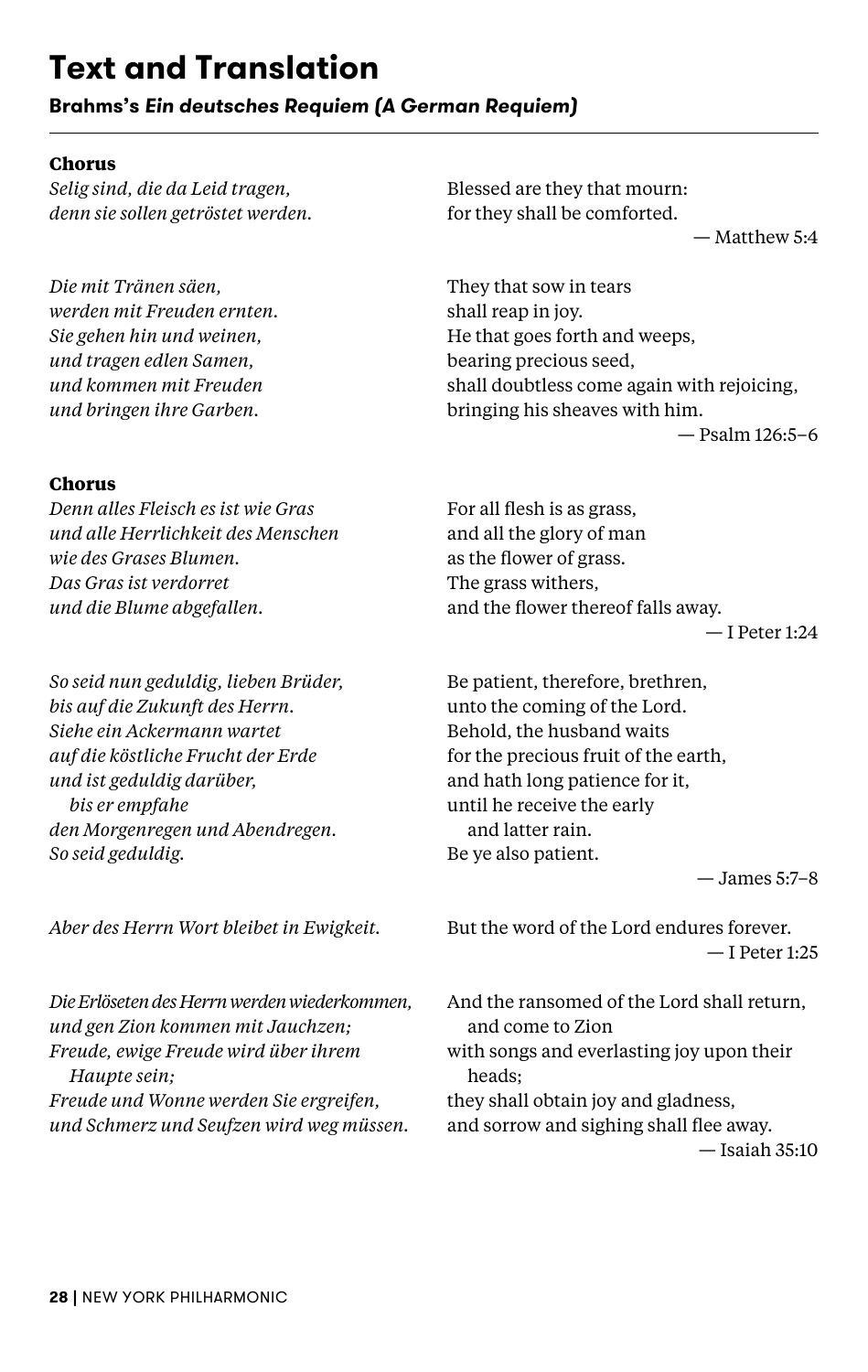## **Baritone and Chorus**

*Herr, lehre doch mich, daß ein Ende mit mir haben muß, und mein Leben ein Ziel hat, und ich davon muß. Siehe, meine Tage sind einer Handbreit vor dir, und mein Leben ist wie nichts vor dir. Ach, wie gar nichts sind alle Menschen, die doch so sicher leben. Sie gehen daher wie ein Schemen, und machen ihnen viel vergebliche Unruhe; sie sammeln und wissen nicht, wer es kriegen wird. Nun Herr, wes soll ich mich trösten? Ich hoffe auf dich.*

*Der Gerechten Seelen sind in Gottes Hand, und keine Qual rühret sie an.* Lord, teach me that there must be an end of me, and my life has a term, and I must go hence. Behold, my days are a handbreadth before thee, and my life is as nothing before Thee: Ah, what vain things are all men, that yet live so sure of themselves. They go about like a shadow, and make themselves much useless anxiety; they amass possessions, and know not who will enjoy them. Now, Lord, in what shall I find solace? My hope is in Thee.

— Psalm 39:4–7

The souls of the righteous are in God's hand, And no pain touches them.

— Wisdom 3:1

#### **Chorus**

*Wie lieblich sind deine Wohnungen, Herr Zebaoth! Meine Seele verlanget und sehnet sich nach den Vorhöfen des Herrn; mein Leib und Seele freuen sich in dem lebendigen Gott. Wohl denen, die in deinem Hause wohnen, die loben dich immerdar!*

How amiable are Thy tabernacles, O Lord of hosts! My soul desires, yea, even longs for the courts of the Lord: my heart and my flesh cry out for the living God. Blessed are they that dwell in thy house: they will still be praising Thee. — Psalm 84:1–2, 4

## **Soprano and Chorus**

*Ihr habt nun Traurigkeit; aber ich will euch wieder sehen und euer Herz soll sich freuen, und eure Freude soll niemand von euch nehmen.* Ye now therefore have sorrow; but I will see you again, and your heart shall rejoice, and your joy no man taketh from you.  $-$  John  $16:22$ 

*Ich will euch trösten, wie einen seine Mutter tröstet.* I will comfort you, as one whom his mother comforts.  $-$ Isaiah 66 $\cdot$ 13